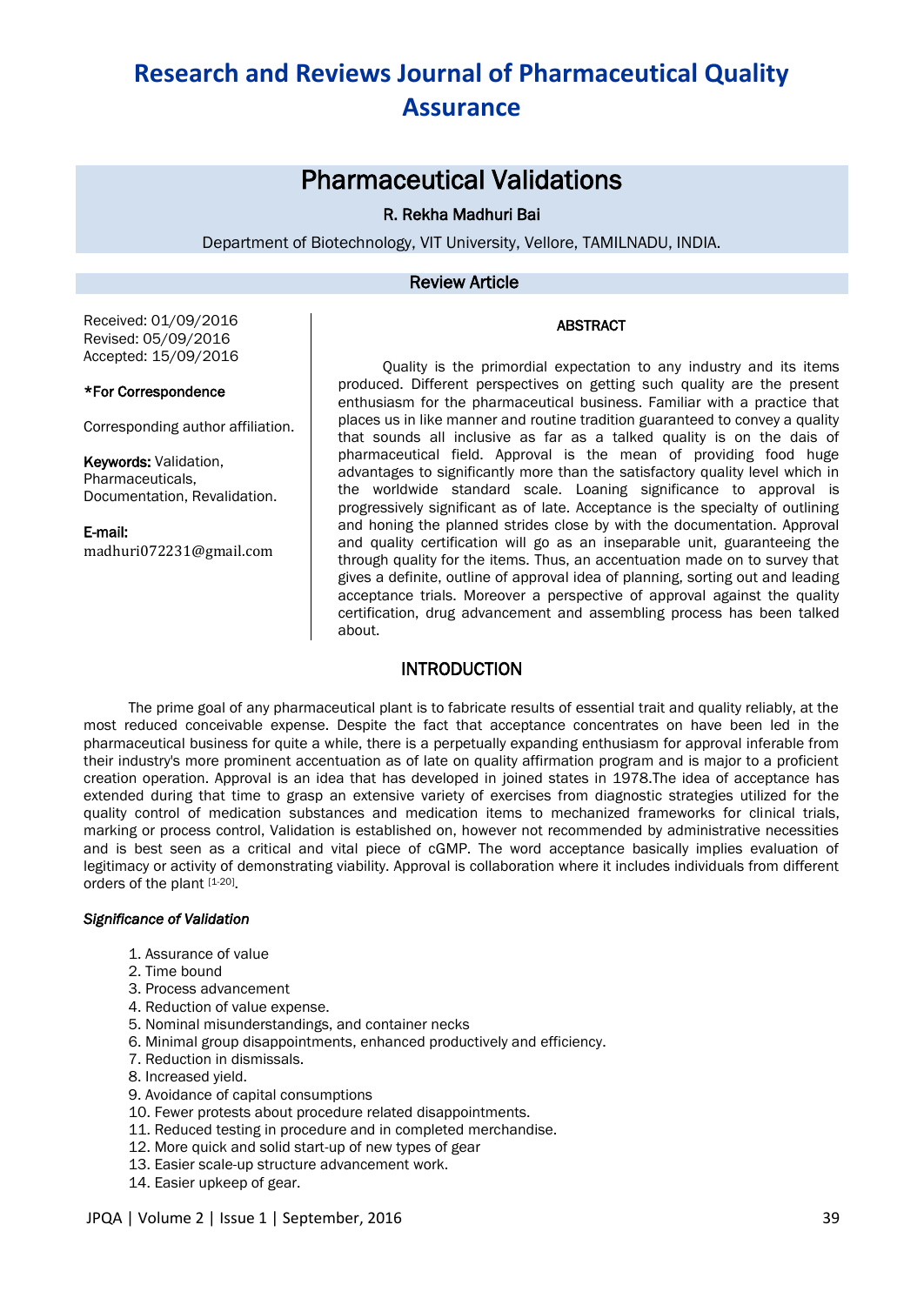15. Improved worker attention to forms.

16. More quick computerization.

17.Government control (Compliance with acceptance prerequisites is vital for getting endorsement to fabricate and to present new items).

#### *Getting ready for Validation*

All approval exercises ought to be arranged. The key components of an acceptance project ought to be unmistakably characterized and archived in an approval all-inclusive strategy (VMP) or proportionate records.

The VMP ought to be a synopsis report, which is brief, compact and clear.

The VMP ought to contain information on at Slightest the accompanying:

1. Validation arrangement.

2. Organizational structure of acceptance exercises.

3. Summary of offices, frameworks, gear and procedures to be approved.

4. Documentation organization: The configuration to be utilized for conventions and reports.

- 5. Planning and planning.
- 6. Change control.
- 7. Reference to existing archive.

8. In case of substantial tasks, it might be important to make separate acceptance ground breaking strategies [21-25].

#### *Documentation*

A composed convention ought to be built up that determines how capability and acceptance will be led. The convention ought to be explored and endorsed. The convention ought to determine basic strides and acknowledgment criteria.

A report that cross-references the capability and/or approval convention ought to be readied, outlining the outcomes acquired, remarking on any deviations watched, and making the important determinations, including prescribing changes important to rectify lacks. Any progressions to the arrangement as characterized in the convention ought to be archived with fitting legitimization.

After fulfillment of an attractive capability, an organization discharge for the following stride in capability and approval ought to be made as a composed approval.

#### *Approval set up*

To set up the craved traits. These qualities incorporate physical and additionally substance attributes. On account of parenteral, these alluring characteristics ought to incorporate soundness, nonattendance of pyrogens, and flexibility from noticeable particles.

Acknowledgment determinations for the item ought to be built up in order to achieve consistency and reliably the sought item qualities, and the particulars ought to be gotten from testing and test of the framework on sound factual premise amid the underlying advancement and generation stages and proceeding through resulting routine creation.

The procedure and gear ought to be chosen to accomplish the item determination. For instance; outline engineers; generation and quality affirmation individuals may all be included. The procedure ought to be characterized with a lot of specificity and every progression of the procedure ought to be tested to decide its sufficiency. These angles are critical in order to guarantee results of uniform quality, immaculateness and execution.

## METHODS OF VALIDATION

#### *Prospective acceptance*

It is characterized as the built up reported confirmation that a framework does what it indicates to do in light of a pre-arranged convention. This acceptance more often than not did before dissemination both of another item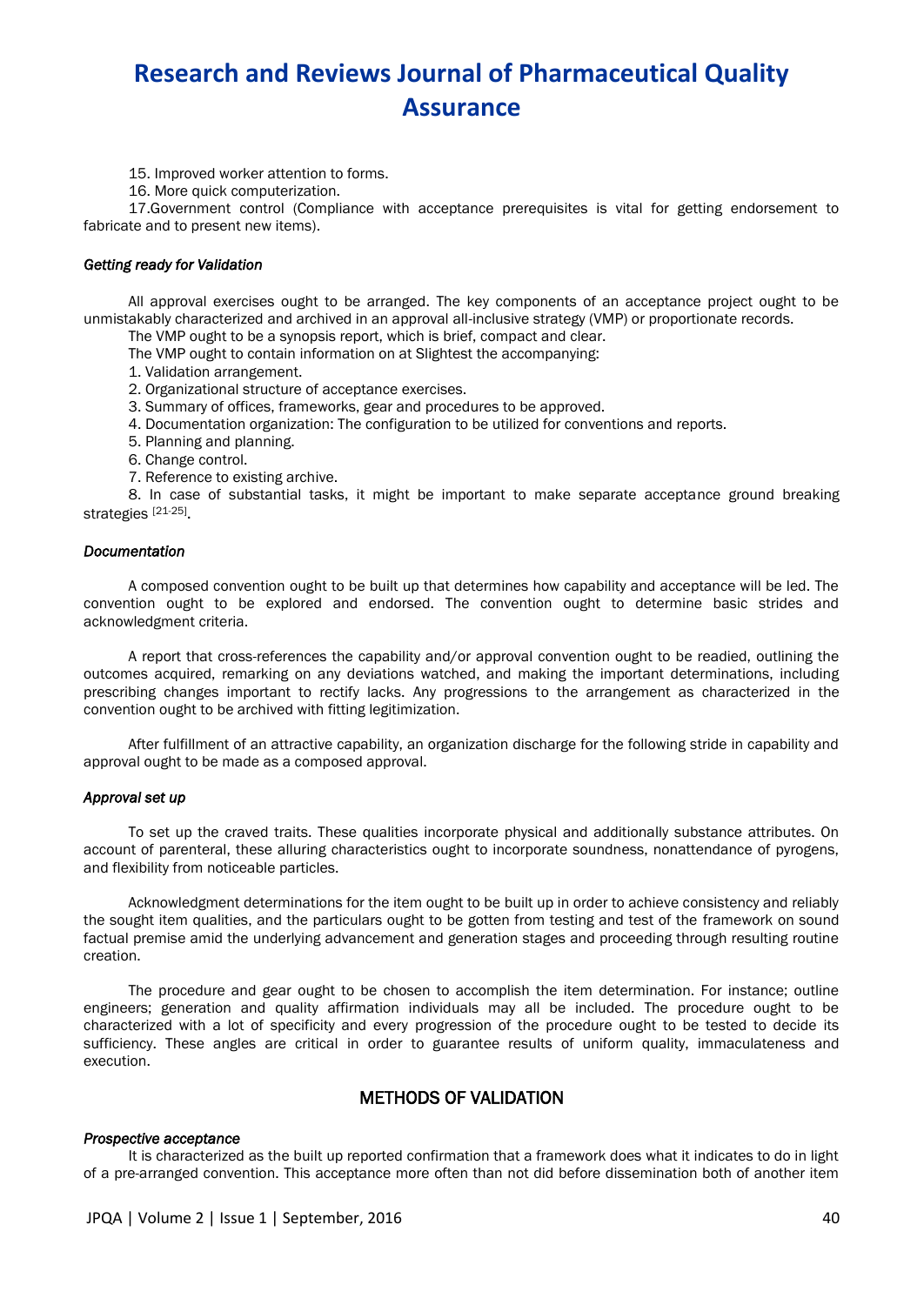or an item made under a changed assembling process. Performed on no less than three progressive creation size (Consecutive bunches).

In Prospective Validation, the acceptance convention is executed before the procedure is put into business use. Amid the item advancement stage, the creation procedure ought to be ordered into individual strides. Every progression ought to be assessed on the premise of experience or hypothetical contemplations to decide the basic parameters that may influence the nature of the completed item. A progression of examination ought to be intended to decide the criticality of these variables. Each test ought to be arranged and archived completely in an approved convention. All hardware, generation environment and the logical testing techniques to be utilized ought to have been completely accepted. Expert cluster reports can be arranged simply after the basic parameters of the procedure have been recognized and machine settings, segment determinations and natural conditions have been resolved.

Utilizing this characterized procedure a progression of clumps ought to be created. In principle, the quantity of procedure runs did and perceptions made ought to be adequate to permit the typical degree of variety and patterns to be set up to give adequate information to assessment. It is for the most part thought to be adequate that three successive clumps/keeps running inside the at last concurred parameters, giving result of the coveted quality would constitute a legitimate acceptance of the procedure.

By and by, it might take some significant time to collect these information. A few contemplations ought to be practiced while selecting the procedure approval technique. Amongst these ought to be the utilization of various heaps of dynamic crude materials and major excipients, groups delivered on various movements, the utilization of various hardware and offices devoted for business creation, working scope of the basic procedures, and a careful examination of the procedure information if there should arise an occurrence of Requalification and Revalidation.

Amid the preparing of the acceptance groups, broad examining and testing ought to be performed on the item at different stages, and ought to be recorded extensively. Itemized testing ought to likewise be done on the last item in its bundle.

Endless supply of the audit, proposals ought to be made on the degree of observing and the in-procedure controls vital for routine generation. These ought to be consolidated into the Batch assembling and bundling record or into fitting standard working techniques. Points of confinement, frequencies and move to be made in case of the breaking points being surpassed ought to be determined [26-40].

#### *Forthcoming approval ought to incorporate, yet not be constrained to the accompanying Short portrayal of the procedure Synopsis of the basic preparing ventures to be explored.*

Rundown of the gear/offices to be used (including measuring, checking/recording hardware) together with its adjustment status.

Completed item particulars for discharge.

Rundown of systematic strategies, as fitting.

Proposed in-procedure controls with acknowledgment criteria.

- Extra testing to be done, with acknowledgment criteria and scientific acceptance, as proper.
- Testing arrangement.

Strategies for recording and assessing results.

Capacities and obligations. Proposed timetable.

Utilizing this characterized procedure (counting determined segments) a progression of bunches of the last item might be delivered under routine conditions. In principle, the quantity of procedure runs completed and perceptions made, ought to be adequate to permit the ordinary degree of variety and patterns to be set up and to give adequate information to assessment. It is by and large viewed as adequate that three sequential clusters/keeps running inside the at long last concurred parameters would constitute an approval of the procedure.

Clusters made for procedure approval ought to be the same size as the expected Industrial scale clumps.

In the event that it is proposed that approval bunches be sold or supplied, the conditions under which they are delivered ought to go along completely with the necessities of Good Manufacturing Practice, including the palatable result of the acceptance exercise and the showcasing approval [41-50].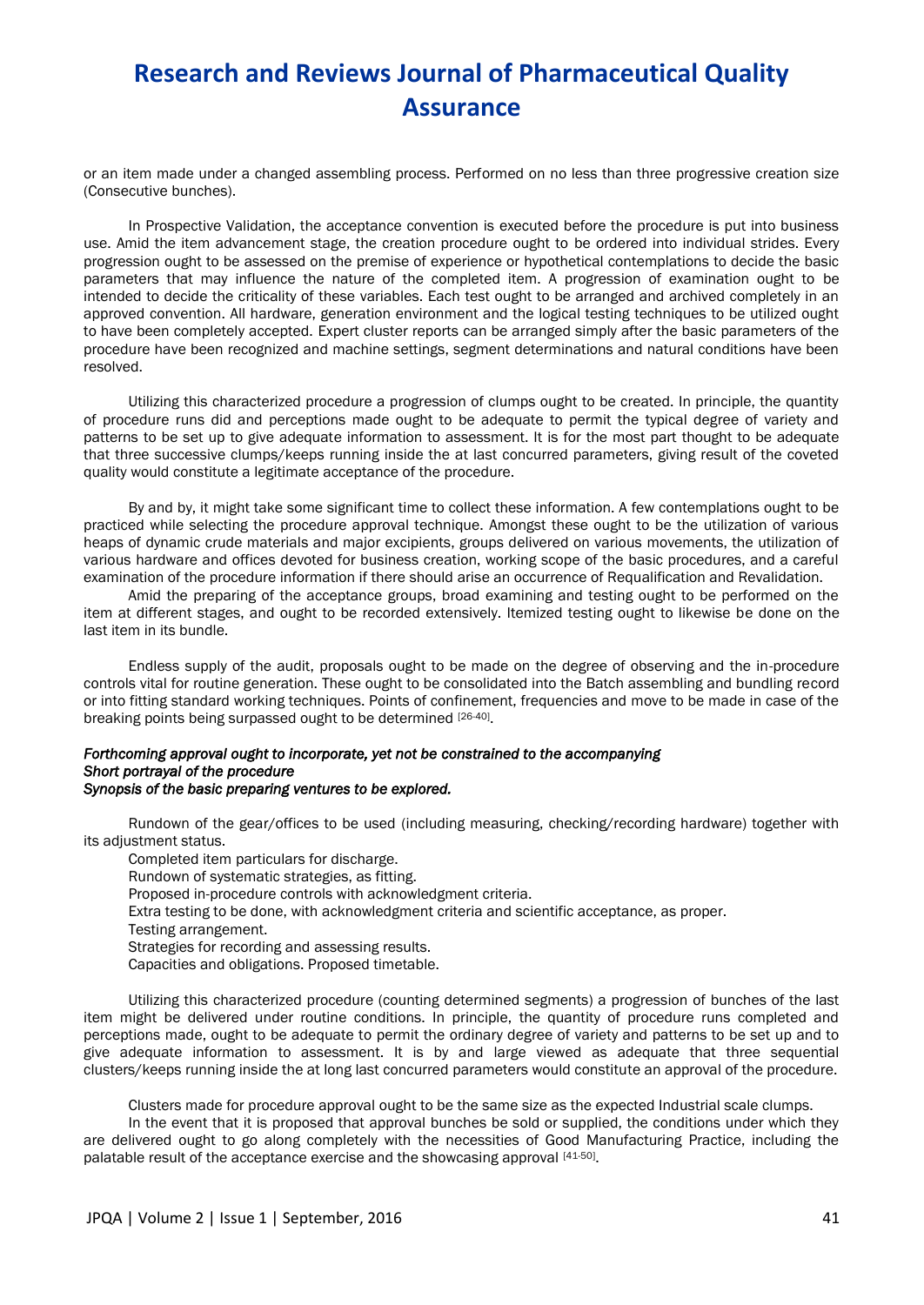#### *Simultaneous Validation*

It is like planned, with the exception of the working firm will offer the item amid the capability keeps running, to general society at its business sector cost, furthermore like review approval.

This approval includes in-procedure observing of basic preparing steps and item testing. This creates and archived confirmation to demonstrate that the generation procedure is in a condition of control.

In uncommon circumstances it might be adequate not to finish an approval program before routine generation begins.

The choice to do simultaneous acceptance must be defended, archived and affirmed by approved work force.

Documentation necessities for simultaneous approval are the same as indicated for imminent acceptance.

#### *Review Validation*

It is characterized as the built up recorded proof that a framework does what it implies to do on the audit and examination of verifiable data. This is accomplished by the survey of the chronicled producing testing information to demonstrate that the procedure has dependably stayed in control. This kind of approval of a procedure for an item as of now in circulation.Review approval is worthy for entrenched procedures and will be unseemly where there have been late changes in the organization of the item, working techniques or hardware.

Approval of such procedures ought to be founded on recorded information. The strides included require the readiness of a particular convention and the reporting of the aftereffects of the information audit, prompting a decision and a suggestion.

The wellspring of information for this acceptance ought to incorporate, however not be restricted to bunch preparing and bundling records, process control outlines, support logbooks, records of faculty changes, process ability ponders, completed item information, including pattern cards and capacity solidness results.

Groups chose for review approval ought to be illustrative of all bunches made amid the audit time frame, including any clusters that neglected to meet the details, and ought to be adequate in number to exhibit process consistency.

Extra testing of held specimens might be expected to acquire the important sum or sort of information to reflectively approve the procedure. For review approval, by and large information from ten to thirty sequential clumps ought to be inspected to get to process consistency, yet less bunches might be analysed if legitimized [51-70].

### *A portion of the fundamental components for Retrospective Validation are:*

Groups fabricated for a characterized period (least of 10 last back to back bunches). Number of parts discharged every year.

Group size/quality/maker/year/pe riod.

Expert assembling/bundling reports.

Current determinations for dynamic materials/completed items.

Rundown of procedure deviations, restorative activities and changes to assembling records.

Information for strength testing for a few bunches.

#### *Change Control*

Composed systems ought to be set up to portray the moves to be made if change is proposed to the beginning material, item segment, process gear, process environment (or site), strategy for creation or testing or some other change that may influence item quality or reproducibility of the procedure. Change control methodology ought to guarantee that adequate bolster information is created to show that the amended procedure will bring about a result of the craved quality, steady with the endorsed determinations.

All progressions that may influence item quality or reproducibility of the procedure ought to be formally asked for, reported and acknowledged. The feasible effect of the change of offices, frameworks and gear on the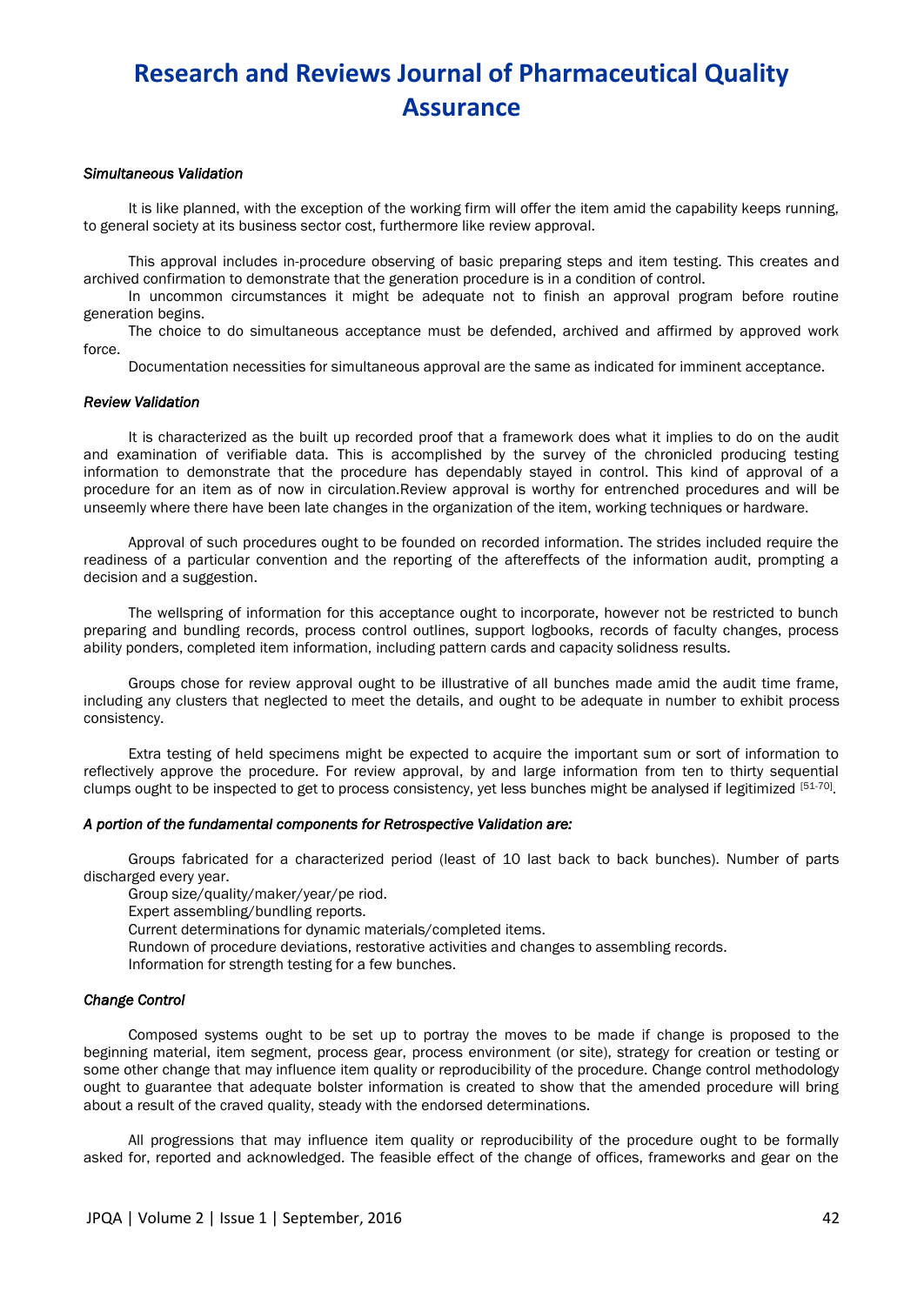item ought to be assessed, counting hazard examination. The requirement for, and the degree of, requalification and revalidation ought to be resolved.

### *Revalidation*

Re-acceptance gives the proof that adjustments in a procedure and/or the procedure environment that are presented don't antagonistically influence process attributes and item quality. Documentation necessities will be the same with respect to the underlying approval of the procedure.

Offices, frameworks, hardware and procedures, including cleaning, ought to be occasionally assessed to affirm that they stay legitimate. Where no critical changes have been made to the approved status, an audit with confirmation that offices, frameworks, gear and procedures address the endorsed necessities satisfies the issue for revalidation.

Revalidation gets to be vital in specific circumstances. A portion of the progressions that require acceptance are as per the following:

Changes in crude materials (physical properties, for example, thickness, consistency, molecule size circulation and dampness and so on. that may influence the procedure or item).

Changes in the wellspring of dynamic crude material producer.

Changes in bundling material (essential compartment/conclusion framework)

Changes all the while (e.g., blending time, drying temperatures and clump size)

Changes in the hardware (e.g., expansion of programmed discovery framework). Changes of gear which include the substitution of hardware on a "like for like" premise would not regularly require re-acceptance with the exception of this new hardware must be qualified.

Changes in the plant/office.

A choice not to perform re-approval contemplates must be completely defended and recorded.

### *Basic Concept of Process Approval*

Alignment, check and upkeep of procedure gear.

Prequalification or revalidation.

Setting up determinations and execution attributes.

Determination of techniques, procedure and gear to guarantee the item meets particulars. Capability or acceptance of procedure and gear.

Testing the last item, utilizing accepted explanatory strategies, keeping in mind the end goal to meet particulars. Testing, evaluating, checking or examining the perceived basic key strides of the procedure.

## Stages in procedure acceptance

The exercises identifying with acceptance studies might be ordered into three stages:

### *Stage 1*

Pre-acceptance stage or the Qualification stage, which covers all exercises identifying with item innovative work, detailing, pilot bunch thinks about, scale-up studies, exchange of innovation to business scale groups, setting up security conditions, capacity and treatment of in-procedure and completed measurements shapes, Equipment capability, Installation capability, expert creation reports, Operational capability, Process ability.

### *Stage 2*

Process approval stage (Process Qualification stage) intended to check that every settled cutoff of the basic procedure parameters are legitimate and that acceptable items can be created even under the "assuming the worst possible scenario" conditions.

### *Stage 3*

Acceptance Maintenance stage requiring continuous survey of all procedure related records, including approval review reports to guarantee that there have been no progressions, deviations, disappointments, adjustments to the generation procedure, and that the sum total of what SOPs have been taken after, including change control methods.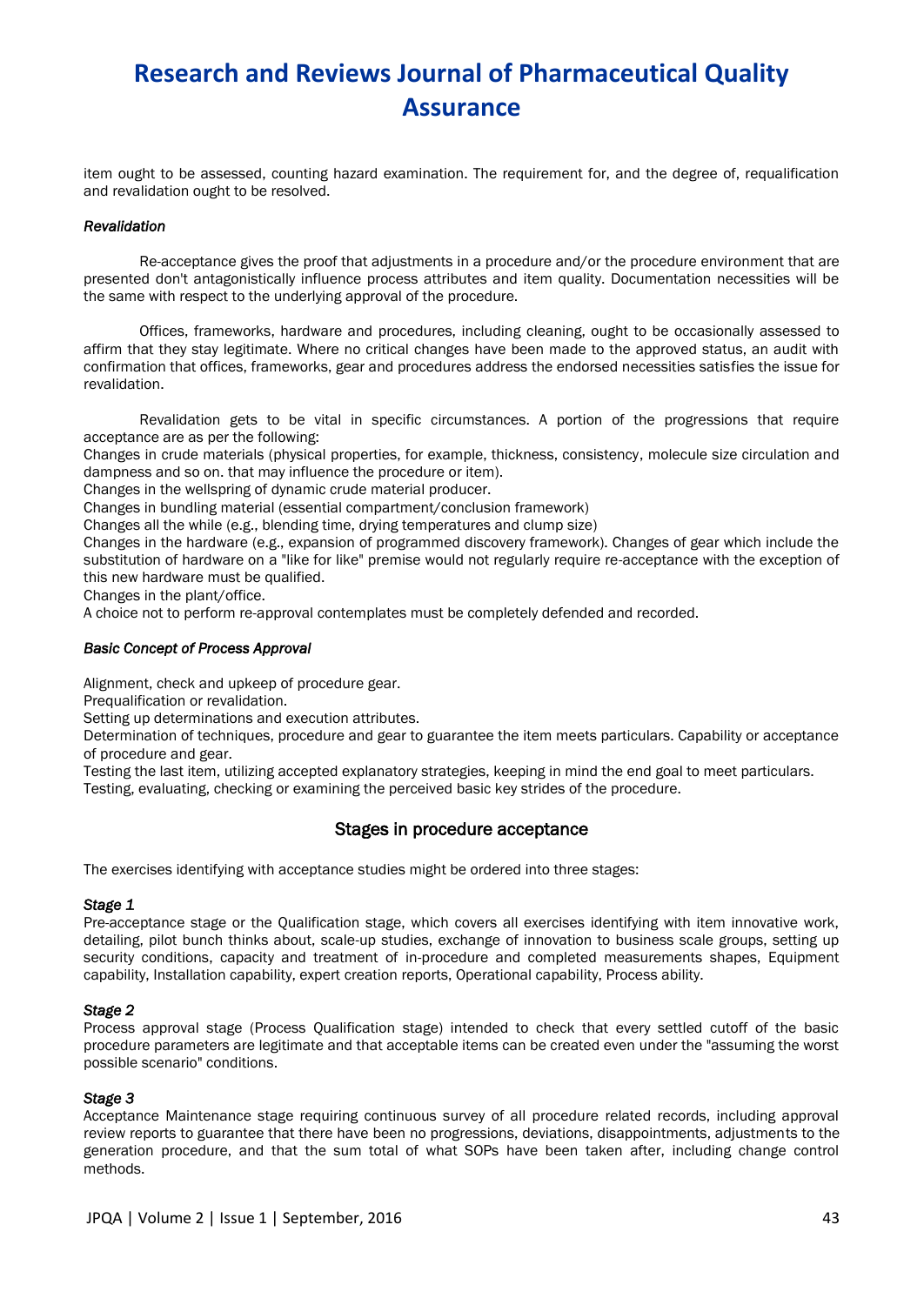At this stage the Validation Team likewise guarantees that there have been no progressions/deviations that ought to have brought about requalification and revalidation.

## Association for Validation

Approval association can be separated into three essential ranges;

1. Establishing the association.

2. Operating it from a quality and cost viability premise.

3. Maintaining a working association.

#### *Setting up the association*

Detailing an office mission is important so that, not just process acceptance staff individuals comprehend the expansiveness of their employment, additionally the other corporate gatherings with whome there is communication, can likewise understand.

In some association ranking staff individuals speaking to the procedure acceptance, R&D, Quality Assurance, Production and Engineering capacities consolidate to shape counseling or directing councils for the approval program. This panel can demonstrate greatly important to the approval program by characterizing the mission, and also by settling on choices on particular issues of concern; acceptance experts give adequate specialized data to this board of trustees.

### *Divisions Dependable*

*Site approval board of trustees:* Develop site expert acceptance arrangement.

*Fabricating office:* Prepares the clusters just as their standard creation clumps.

*Quality confirmation*: Ensure consistence and that documentation, techniques are set up.Favors conventions and reports.

*Quality controls*: Perform testing contracts acceptance testing and surveys convention and report as required. *Innovative work*: Deals with item outline.

*Building division* Installation, quality and ensure plant, offices, hardware and emotionally supportive networks. *Approval group:* A multidisciplinary group is principally in charge of leading and directing approval thinks about. Staff qualified via preparing and involvement in a pertinent order may direct such studies.

### *Duties of approval group*

Makes upgrades and audits/favors singular task approval arrangements and acceptance deliverables. Guarantees acceptance consistence with the organization approval end-all strategy and undertaking approval arrangement.

Arranges, executes, check components of VMP.

Counsels on, assesses and endorses changes.

Surveys and supports IQ/OQ/PQ systems and arrangements.

Surveys test results and makes suggestions with respect to discharge.

Evaluate hazards and creates emergency course of action.

## Components of approval

The approval of a procedure requires the capability of each of the vital components of the procedure. The relative significance of a component may differ from procedure to prepare. A portion of the components ordinarily considered in a procedure approval study are displayed beneath.

### *Capability*

### *Outline capability*

The main component of approval of new offices, frameworks or hardware could be configuration capability (DQ) the consistence of the configuration with GMP ought to be shown and archived.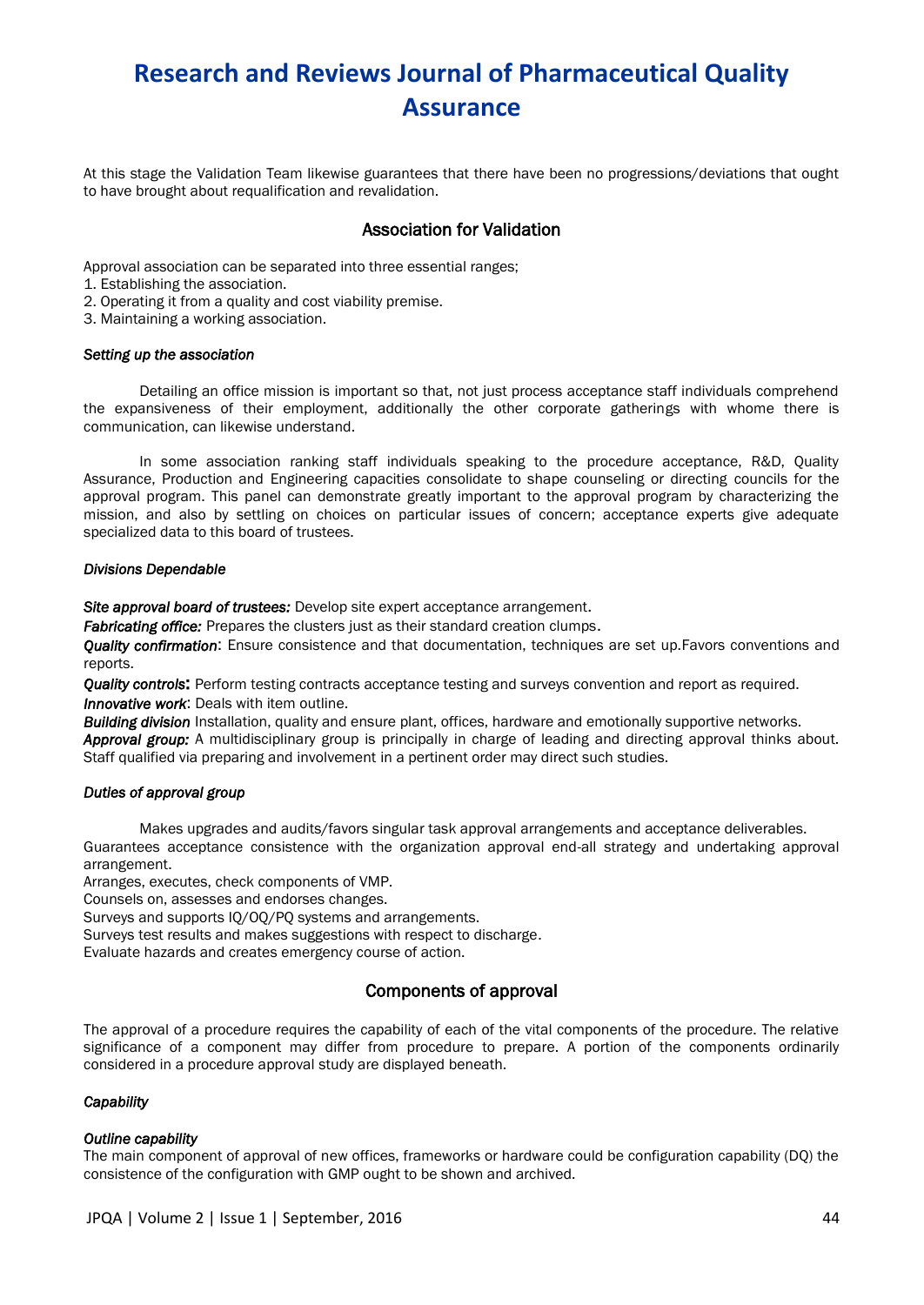### *Establishment capability*

I.Q is a strategy for building up with certainty that all significant preparing, bundling gear and auxiliary frameworks are in conformance with establishment particulars, hardware manuals, schematics and designing drawings. This phase of acceptance incorporates examination of gear configuration, determination of alignment, upkeep and alteration prerequisites.

Establishment capability (IQ) ought to be performed on new or adjusted offices, frameworks and gear.

### *IQ ought to incorporate, however not be restricted to the accompanying:*

Establishment of hardware, channeling, administrations and instrumentation checked to current building drawings and determinations. Gathering and resemblance of supplier working and working directions and upkeep necessities. Adjustment necessities. Confirmation of materials of development. Portrayal of gear. Channeling and Instrument charts. Standard of operation. Office practical particulars. Plan necessities. Hardware utility prerequisites, gear determination, hardware highlights.

## *Operational capability*

The behavior of an Operational capability (OQ) ought to take after an approved convention. The basic working parameters for the hardware and frameworks ought to be distinguished at the O.Q stage. The arrangements for the O.Q ought to recognize the studies to be embraced on the basic variables, the succession of those studies and the measuring hardware to be utilized and the acknowledgment criteria to be met.

Thinks about on the basic variables ought to incorporate a condition or an arrangement of conditions including upper and lower preparing and working limits alluded to as "assuming the worst possible scenario" conditions. The fruition of an effective OQ ought to permit the conclusion of working systems and administrator guidelines documentation for the hardware. This data ought to be utilized as the premise for preparing of administrators in the prerequisites for agreeable operation of the hardware.

The fruition of palatable I.Q and O.Q activities ought to allow a formal "discharge" of the gear for the following stage in the process acceptance exercise the length of adjustment, cleaning, preventive upkeep and administrator preparing prerequisites have been finished and recorded.

Operation capability (OQ) ought to take after Installation capability.

OQ ought to incorporate, however not be restricted to the accompanying:

Tests that have been produced from information of procedures, frameworks and gear.

Tests to incorporate a condition or an arrangement of conditions enveloping upper and lower working breaking points, some of the time alluded to as "thinking pessimistically" conditions.

The finishing of an effective Operational capability ought to permit the conclusion of alignment, working and cleaning methods, administrator preparing and preventive upkeep prerequisites. It ought to allow a formal "discharge" of the offices, frameworks and hardware.

Gear operational methodology built up and tested.

Gear control capacities.

Alignment necessities and calendars built up.

Support necessities and set up timetables.

### *Execution capability*

Execution capability (PQ) ought to take after effective culmination of Installation capability and Operational capability.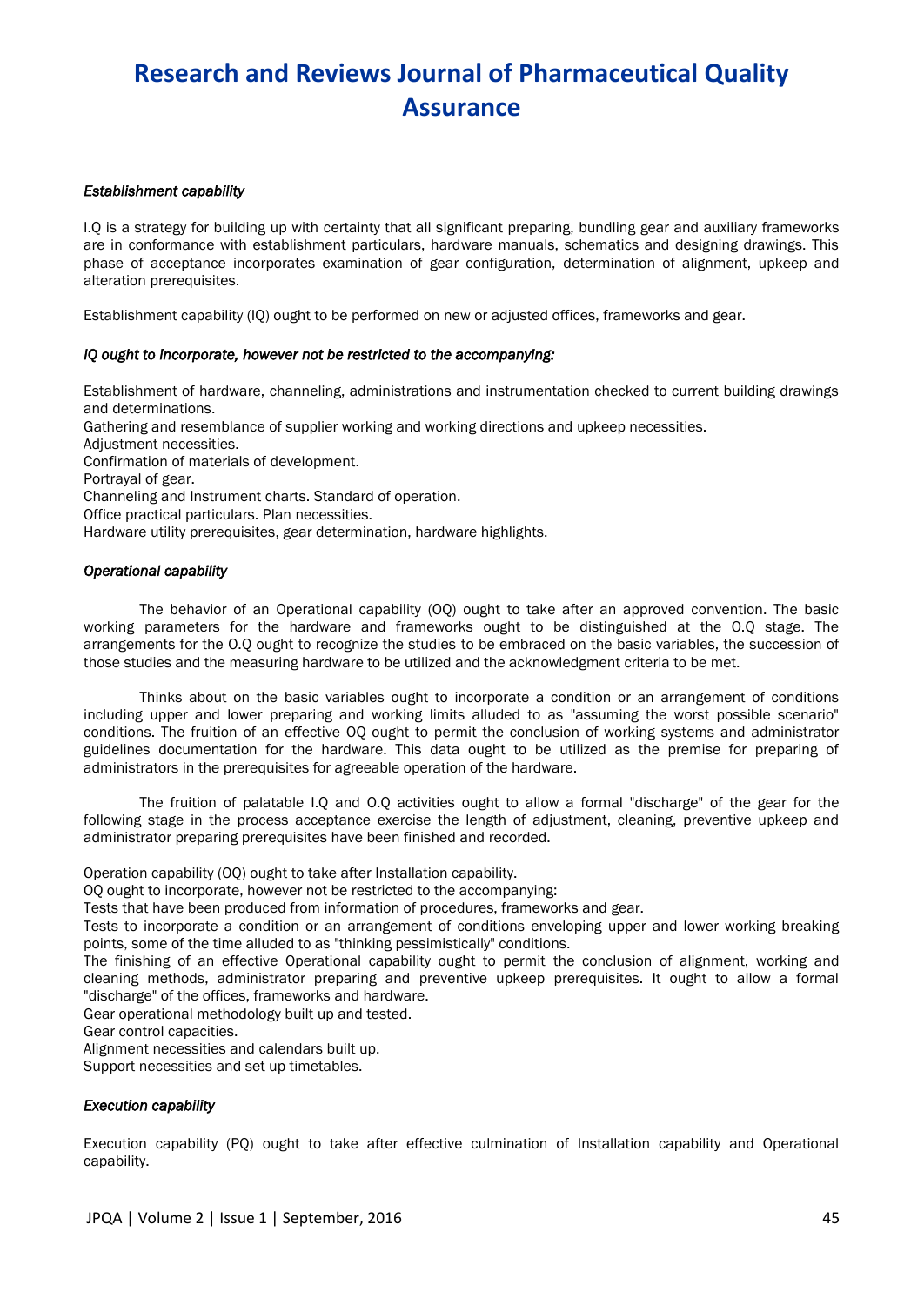#### *PQ ought to incorporate, however not be restricted to the accompanying:*

Tests, utilizing creation materials, qualified substitutes or mimicked item, that have been produced from information of the procedure and the offices, frameworks or hardware.

Tests to incorporate a condition or set of conditions enveloping upper and lower working cutoff points. Despite the fact that PQ is portrayed as a different movement, it might sometimes be fitting to perform it in conjunction with OQ.

Capability of built up (being used) offices, frameworks and gear Proof ought to be accessible to bolster and check the working parameters and breaking points for the basic variables of the working hardware. Also, the adjustment, cleaning, preventive support, working methods and administrator preparing systems and records ought to be archived.

#### *Directions of Validation*

The three fundamental and most imperative explanations behind approval are quality affirmation, financial matters and consistence.

#### *Quality certification*

Item quality can't be expected for a procedure by routine quality control testing due to the confinement of measurable examining and the restricted affectability if the completed item testing. Quality varieties among units inside a clump, or among various clusters, are from time to time identified by testing of completed item tests. Approval challenges the ampleness and unwavering quality of a framework or procedure to meet pre-decided criteria. An effective approval, in this manner, gives a high level of certainty that the same level of value is reliably incorporated with every unit of the completed item, from clump to bunch. The Pharmaceutical Manufacturers Association (PMA) and the FDA have perceived the item quality certification idea of approval.

#### *Economics*

The immediate financial matters advantage of acceptance is a diminishment in the expense connected with procedure observing, inspecting and testing. The consistency and unwavering quality of an accepted procedure to deliver a quality item give backhanded cost investment funds coming about because of a reduction or disposal of item dismissals, revamps and retesting. Last arrival of the item clump would be sped up and free of deferrals and complexities brought on by extensive examinations of procedure or logical fluctuations. Furthermore, item quality protests and potential item reviews would be minimized.

#### *Compliance*

Particular current Good Manufacturing Practices (cGMP) references to variety are found in taking after segments of 21CFR211 211.884(d) Variation of suppliers test result for parts when these results are acknowledged in lieu of in-house testing after receipt.211.110(a) Validation of assembling procedure to guarantee clump consistency and honesty of medication items. 11.165(e) Validation of logical techniques.The prerequisite of acceptance is likewise suggested in 211.100(a). This area of GMP requires that composed systems and procedure controls be set up to guarantee that the medication items need to "distinguish quality, quality and immaculateness are spoken to have".

The FDA's draft Mid Atlantic Pharmaceutical Inspection Guidance Program for Prescription Drug Plants, issued in January 1990, emphasis the significance of acceptance in the assembling procedure.

#### *Process acceptance and quality confirmation*

The relationship of value certification and procedure approval goes well past the duty of any quality confirmation (QA) capacity. All things considered, it is a reasonable to say that procedure approval is a QA apparatus, since it builds up a quality standard for the particular procedure.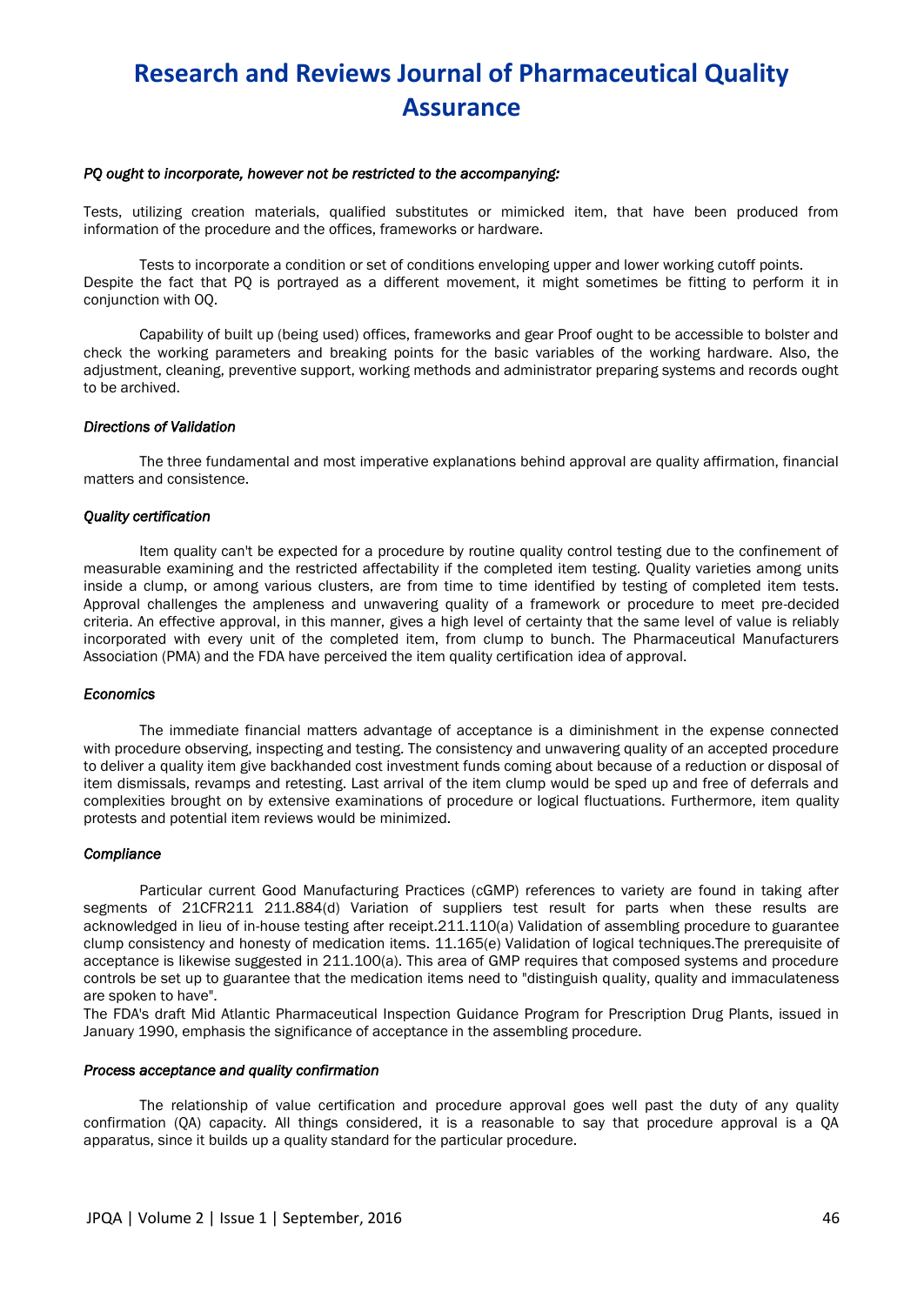Quality affirmation in pharmaceutical organizations epitomizes the push to guarantee that items have the quality, immaculateness, wellbeing and viability spoke to in the organization's new medication application (NDA) filings.

Albeit quality affirmation is generally assigned as a departmental capacity, it should likewise be an essential part of an association's exercises. At the point when process acceptance turns into a general target of the specialized and operational gatherings inside an association, it turns into the main impetus for quality guidelines being developed work, building exercises, quality affirmation, and generation.

The quality confirmation connected with the pharmaceutical improvement exertion incorporates the accompanying general capacities:

1. To guarantee that a substantial definition is assigned.

2. To qualify the procedure that will be scaled up to creation size clumps.

3. To help the outline of the approval convention.

4. To assembling the bio clumps for the clinical project, which will get to be the object of the FDA's preapproval freedom.

To work with generation and building to create and do the capability program for generation hardware and offices/process frameworks.

To create accepted logical techniques to permit:

The dependability project to be done.

The testing of crude materials and completed item.

The advancement of discharge determinations for the crude materials and completed item.

The testing of handled material at certain predefined stages.

Quality certification is the exertion brought to guarantee consistence with government controls for the frameworks, offices, and faculty required with assembling items. QA reviews will be entirely differed in degree to accomplish this affirmation. This duty incorporate cluster record surveys, evaluates of item outline, process approval action, and, perhaps, review of other divisions' operations.

#### *An ordinary Validation Blueprint of Equipment approval Presentation*

### *1. Installation capability*

Offices Utilities

Hardware

## *2. Operation capability*

Testing Protocols for Utilities and Hardware

## *3. Validation*

Testing conventions for items and Cleaning frameworks

4. Documentation

- 5. Validation of the QA testing lab
- 6. SOPs
- 7. Training of faculty

8. Organization diagrams

9. Schedule of occasions

At the point when an association takes after the statutes of aggregate quality administration (TQM), the idea of ceaseless change would routinely be utilized.

At the point when process approval is utilized as a quality affirmation apparatus rather than a last examination, an association's operations will enhance or stay at the most noteworthy quality level conceivable. The exertion will be appropriately recorded, and the general demeanors of all the influenced work force will be certain. At long last, a more legitimate way to deal with pre endorsement assessments and other FDA specialized communications will be influenced.

At the point when the approval action turns into the point of convergence of a hierarchical unit's push to do its own specialized duties, quality principles will be kept up for the item and assembling process from the configuration and advancement stages and all through the business life of the item.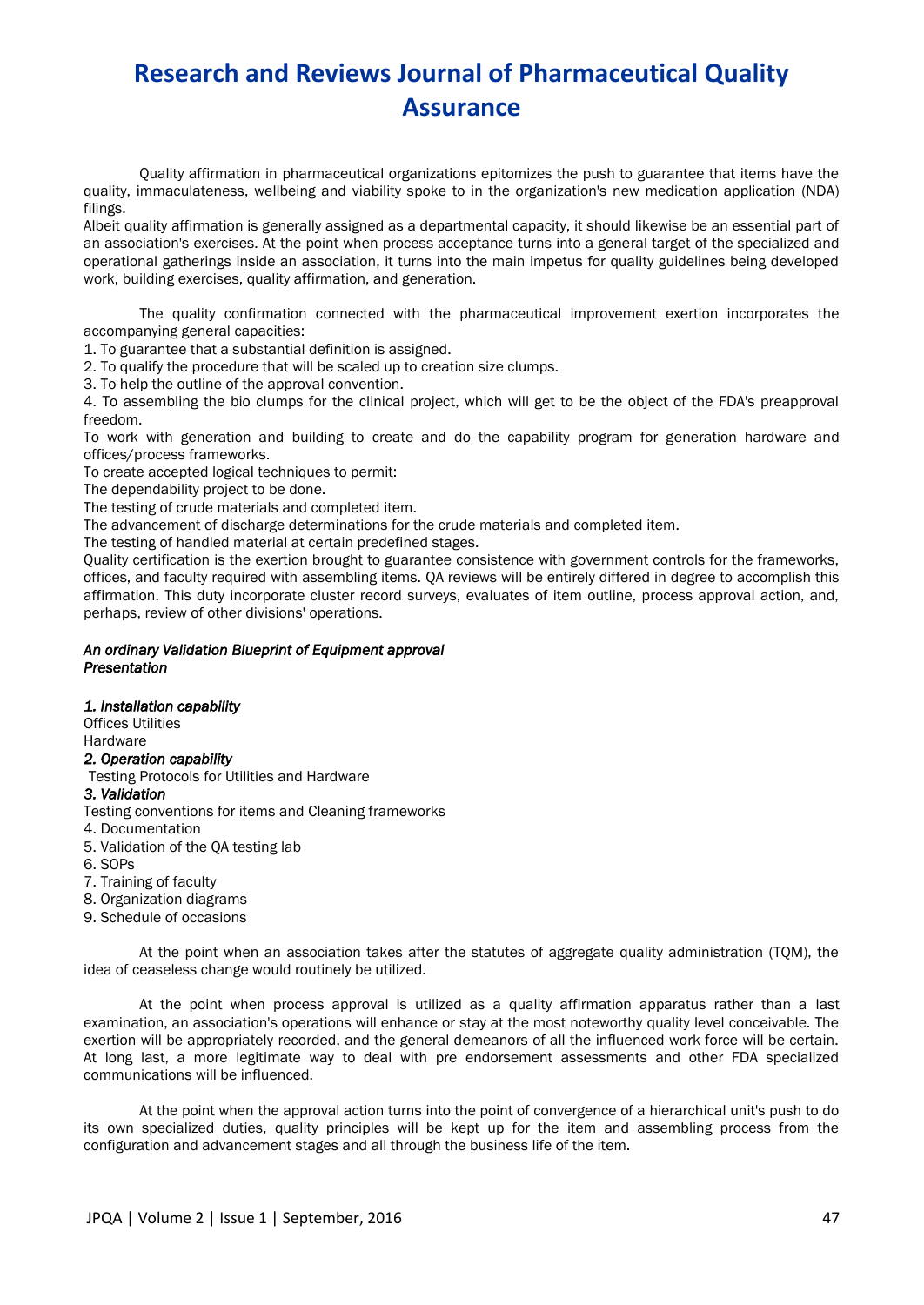The idea of acceptance must be reclassified and re-assessed to oblige the specialized changes. Conventional approval ideas and strategies that were adequate years prior may never again appropriate to today's operations and gear.

A common sense comprehension of the approval ideas and when and how to apply them is of more noteworthy significance to guarantee an important, productive, compelling, and temperate acceptance program. Since common sense and consistence are both critical parts of approval. At last, as with any undertaking, the approval is not finished without the essential documentation. Exceptional consideration ought to be stood to the physical appearance of the report, and in addition its specialized substance.

#### *Note for direction on procedure acceptance*

Acceptance is the demonstration of exhibiting and reporting that a procedure works successfully. Process acceptance is the method for guaranteeing and giving narrative confirmation that procedures (inside their predetermined configuration parameters) are prepared to do reliably delivering a completed result of the required quality.

As far as pharmaceutical procedure acceptance it is planned that, all the basic components in an assembling procedure for a pharmaceutical item, from improvement of the procedure through a last approval at the creation scale ought to be secured.

It is perceived that the term approval is proposed to apply to the last check at the creation scale, (ordinarily 3 generation groups). It is crucial that lone legitimate assembling procedures are utilized, it is progressively that information ought to be submitted in the application for advertising authorisation exhibiting the legitimacy of the given procedure.

Along these lines the advancement from pre-detailing definition pilot produces mechanical scale production ought to be appeared in the showcasing authorisation application dossier to be legitimate, contemplated and nonstop.

#### *Scope*

This note for direction is proposed to give the candidate for promoting authorisation in connection to studies to assess the assembling procedure and/or information which should be created to studies to accept the procedures utilized for the completed item.

### *Relationship between Development Studies furthermore, Process Validation Data*

It is normal that amid improvement arrange, the maker of the item ought to increase adequate data about the conduct and physical and concoction properties of the medication substance, the sythesis of the item in term of dynamic ingredient(s) and key excipients and the assembling procedures to plainly characterize the basic strides in the assembling procedure. Basic parameters of the item ought to be recognized at an early stage; for instance the disintegration rate of a dynamic substance and the impact of the nearness, sort and measure of grease. Data produced amid the improvement stage ought to in this way be utilized to distinguish and assess the basic pharmaceutical procedure parameters, which may should be analyzed and potentially controlled so as to guarantee cluster to-clump reproducibility.

The procedure ought to give satisfactory evidence of the practicality of the procedure at the creation scale along these lines guaranteeing the predictable nature of the item in accordance with the endorsed determination.

### *Relationship between Process Validation and Specification of the Finished Product*

The ICH rule Q6A particular for new medication substances and items licenses skip parcel testing, i.e., substitution of routine check of specific tests on a cluster by clump premise.

Also, information created through procedure assessment or acceptance can be utilized to legitimize why certain test need not be led routinely on the completed item at discharge.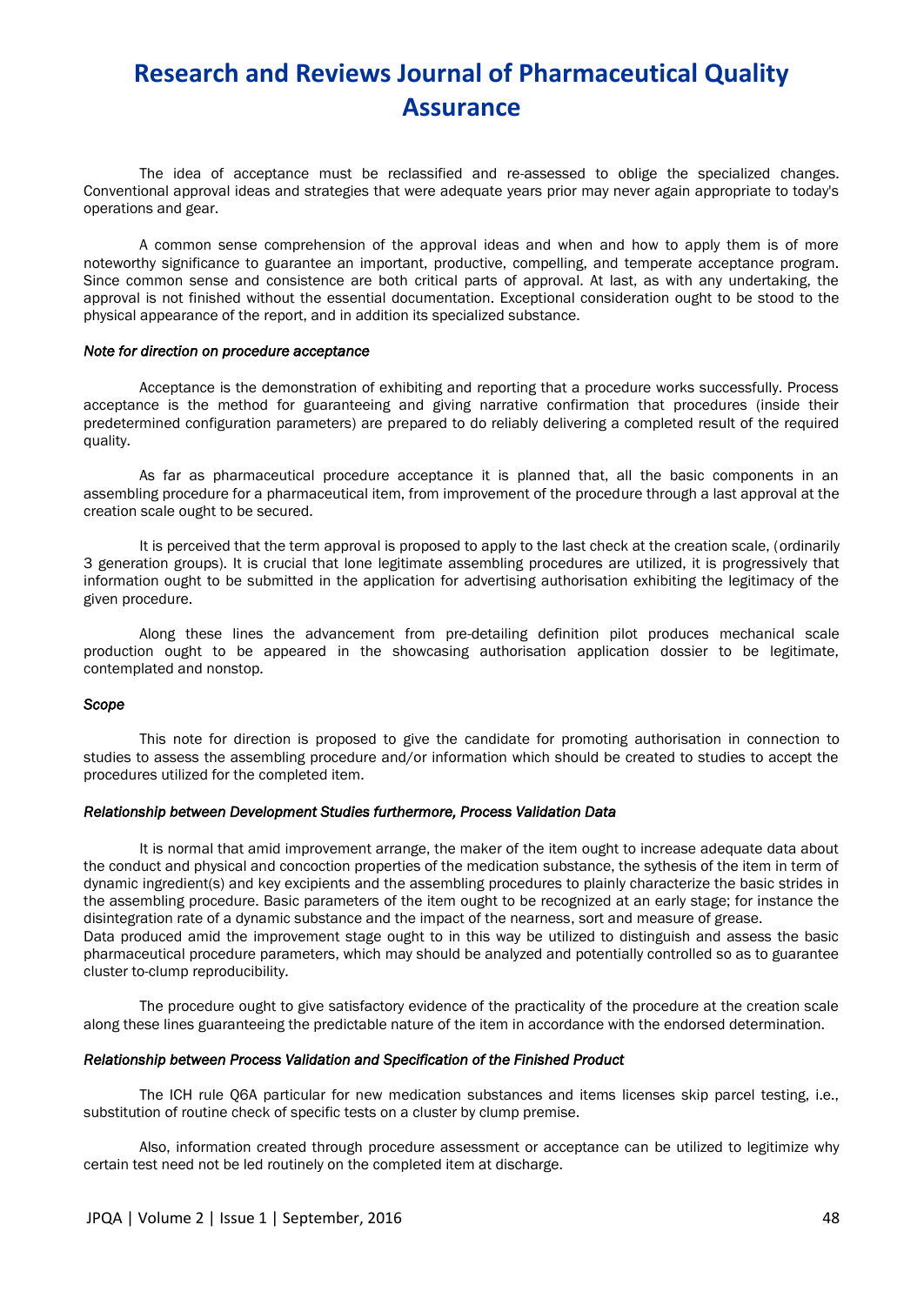#### *Information accommodation*

Acceptance information ought to be created for all items to show the sufficiency of the assembling procedure. It is perceived that, at the season of accommodation, procedure approval information may not generally be accessible. By the by it is vital that legitimate assembling procedures are constantly used. Acceptance information ought to be held at assembling area and made accessible for confirmation by concerned powers.

#### *Research center scale bunches*

These are delivered at the exploration and early improvement lab stage: they might be of little size (e.g. one tenth of planned generation group). These clusters may discover numerous utilizations, for instance to bolster plan and bundling advancement, clinical and/or pre-clinical studies. The information got from these clusters help with the assessment and meaning of basic item execution qualities and in this manner empowers the decision of proper assembling process.

#### *Pilot Batches*

These might be utilized as a part of the procedure improvement or enhancement stage might be utilized to bolster formal dependability thinks about furthermore bolster pre-clinical and clinical assessment. Pilot Batch size ought to relate to no less than 10% of the creation scale bunch, i.e.such that the duplication variable for the scaleup does not surpass 10.For oral measurement frames this size ought to for the most part be 10% of the generation scale or 100,000 units whichever is the more prominent.

The part of pilot scale clusters is to give information prescient of the generation scale item. It might be important to promote create and upgrade the assembling procedure utilizing pilot scale bunches. The pilot scale cluster along these lines gives the connection between procedure improvement and mechanical creation of the item.

The motivation behind the pilot cluster is to challenge the strategy proposed for routine generation, i.e. to break down and assess:

The challenges and the basic purposes of the assembling procedure.

The mechanical assembly and techniques most suitable to huge scale generation.

To outline, the generation of pilot clusters ought to give an abnormal state of affirmation that the item and procedure will be practical on a modern scale.

#### *Generation Scale Batches*

These bunches are of the size, which will be created amid the normal showcasing of the item. Information on the generation scale may not generally accessible preceding allowing showcasing approval. Where creation scale information are not accessible or displayed at the season of accommodation, the two-phase approach laid out beneath ought to be taken after.

Initial an intensive assessment and portrayal of the basic procedure parameters at lab or pilot scale, trailed by a formal acceptance program on generation scale groups for which the "approval plan" has been depicted.

#### *Information prerequisites*

Since it is not by and large thought to be helpful to lead full approval ponders on the pilot scale clumps, the acceptance plan laid out ought to be finished for every item for consequent check at the generation scale [71-100]

#### **CONCLUSION**

Approval has been demonstrated certification for the procedure effectiveness and toughness and it is the undeniable quality ascribing device for the pharmaceutical ventures. Approval is the commonest word in the regions of medication improvement, assembling and determination of completed items. It additionally renders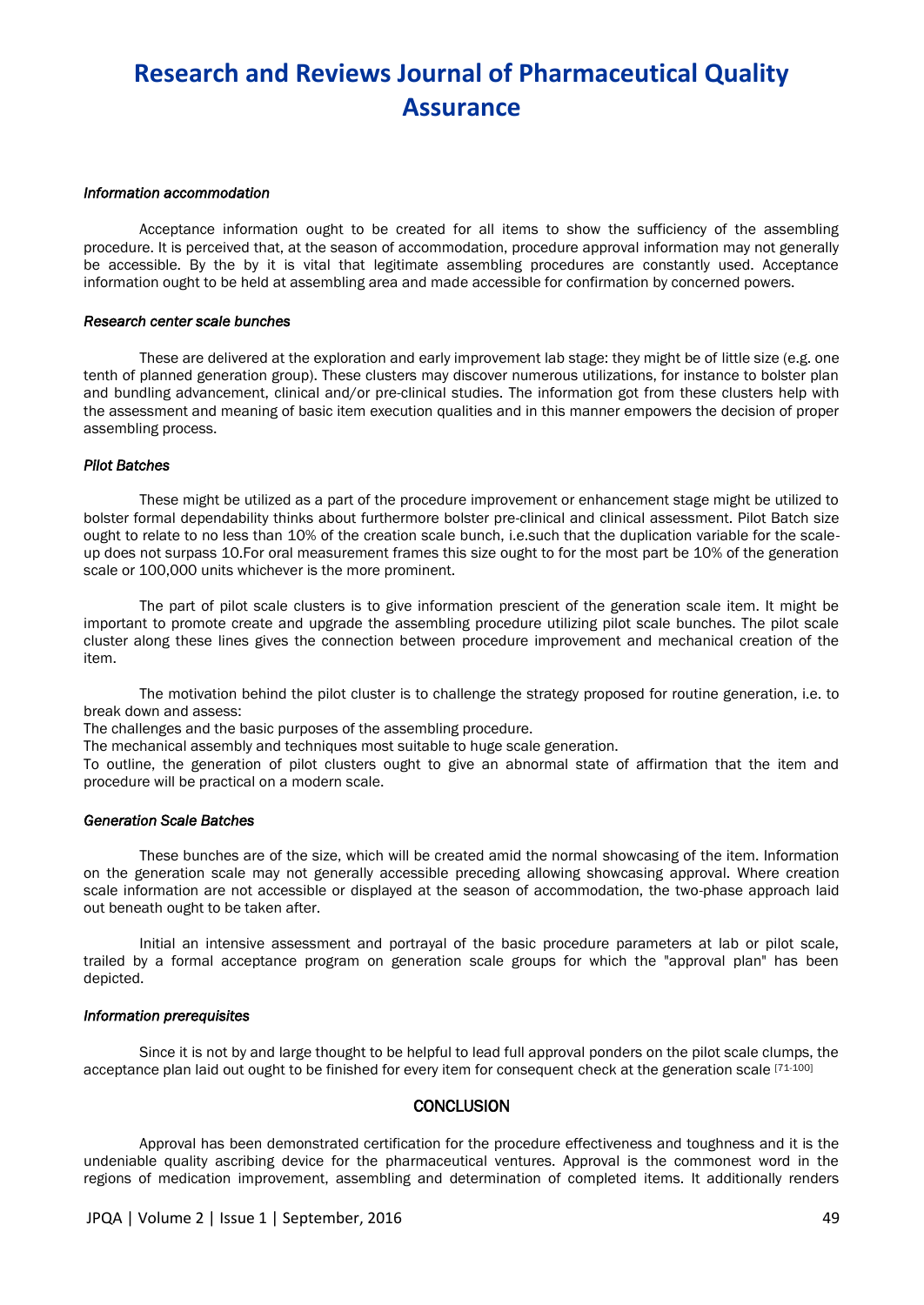diminishment in the cost connected with procedure checking, examining and testing. Aside from all the consistency and reliability of a validated process to produce a quality product is the very important for an industry.

### **REFERENCES**

- 1. Amano F (2016) Influence of Culture Medium on Production of Nitric Oxide and Expression of Inducible Nitric Oxide Synthase by Activated Macrophages In Vitro. J Cytokine Biol 1:108.
- 2. Permender R, Anjoo K and Shabir S (2016) Novel Statistically Designed Qbd Methodology for Quantitative Analysis of Nisoldipine in Pharmaceutical Dosage Forms. Pharm Anal Acta 7:489.
- 3. Luisetto M (2016) The Medical Devices Pharmacists Management Role and Pharmaceutical Care. J App Pharm 8:e113.
- 4. Germanovna DE (2016) Treatment of Tuberculosis by Preparation Sangviritrins without Resistance Occurrence Mycobacteruim. Transl Med 6: 174.
- 5. Ibrahim F, El-Enany N, Shalan S, Elsharawy R (2016) Micellar High Performance Liquid Chromatographic Method for Simultaneous Determination of Clonazepam and Paroxetine HCl in Pharmaceutical Preparations Using Monolithic Column. J Chromatogr Sep Tech 7:331. doi: 10.4172/2157-7064.
- 6. Tiwari P, Anuradha, D'Cruz S, Sachdev A (2016) Adverse Drug Reaction Monitoring in a North Indian Public Teaching Hospital. J Pharma Care Health Sys 3:164.
- 7. Tilahun A, Geleta DA, Abeshu MA, Geleta B, Taye B (2016) Assessment of Integrated Pharmaceutical Logistic System for the Management HIV/AIDS and Tuberculosis Laboratory Diagnostic Commodities in Public Health Facilities in Addis Ababa, Ethiopia. J Pharma Care Health Sys 3:158
- 8. Patel BD, Chhalotiya UK, Patel DB (2016) Quantification of Newer Anti-Cancer Drug Clofarabine in their Bulk and Pharmaceutical Dosage Form. J Chromatogr Sep Tech 7:328.
- 9. Lin J, Sankoh S (2016) Response-Adaptive Randomization Design for Clinical Trials with Survival Outcomes. J Biom Biostat 7:302.
- 10. 10. Luisetto M (2016) Clinical Pharmaceutical Care, Medical Laboratory Imaging, Nuclear Medicine: A Synergy to Improve Clinical Outcomes and Reducing Costs. J App Pharm 8:e112.
- 11. Dong Y, Zha XM, Chu XP, Kang D, Luo SL, et al. (2016) Synthesis, Biological Evaluation and Molecular Modeling of (E)-3-Propargylene-1, 3-Dihydro-2H-Indol-2-Ones as Acetyl- and Butyrylcholinesterase Inhibitors for the Treatment of Alzheimer's Disease. Med chem (Los Angeles) 6:372-376.
- 12. Elias B, Alfeen A (2016) Determination of Cefuroxime Axetil and Cefixime Trihydrate in Pharmaceutical Dosage Forms by RP-HPLC Method. Pharm Anal Chem Open Access 2:114.
- 13. Ranjna C Dutta and Aroop K Dutta (2016) Pharmaceutical Analysis and the Growing Disciplines. Pharm Anal Acta 7: 478.
- 14. Abass SAE, Walash MI, Ibrahim F (2016) Development and Validation of Spectrophotometric and Precolumn Derivatization HPLC Method for Determination of Famotidine in Pharmaceuticals by Reaction with Sodium Nitroprusside; Application to Combined Tablets. Pharm Anal Acta 7: 476.
- 15. Kotrbacek V, Vesela I, Tomenendalova J, Doubek J (2016) Influence of Resveratrol and β-Glucan on the Aggregation of Platelets in Growing Pigs. J Vet Sci Technol 7:348.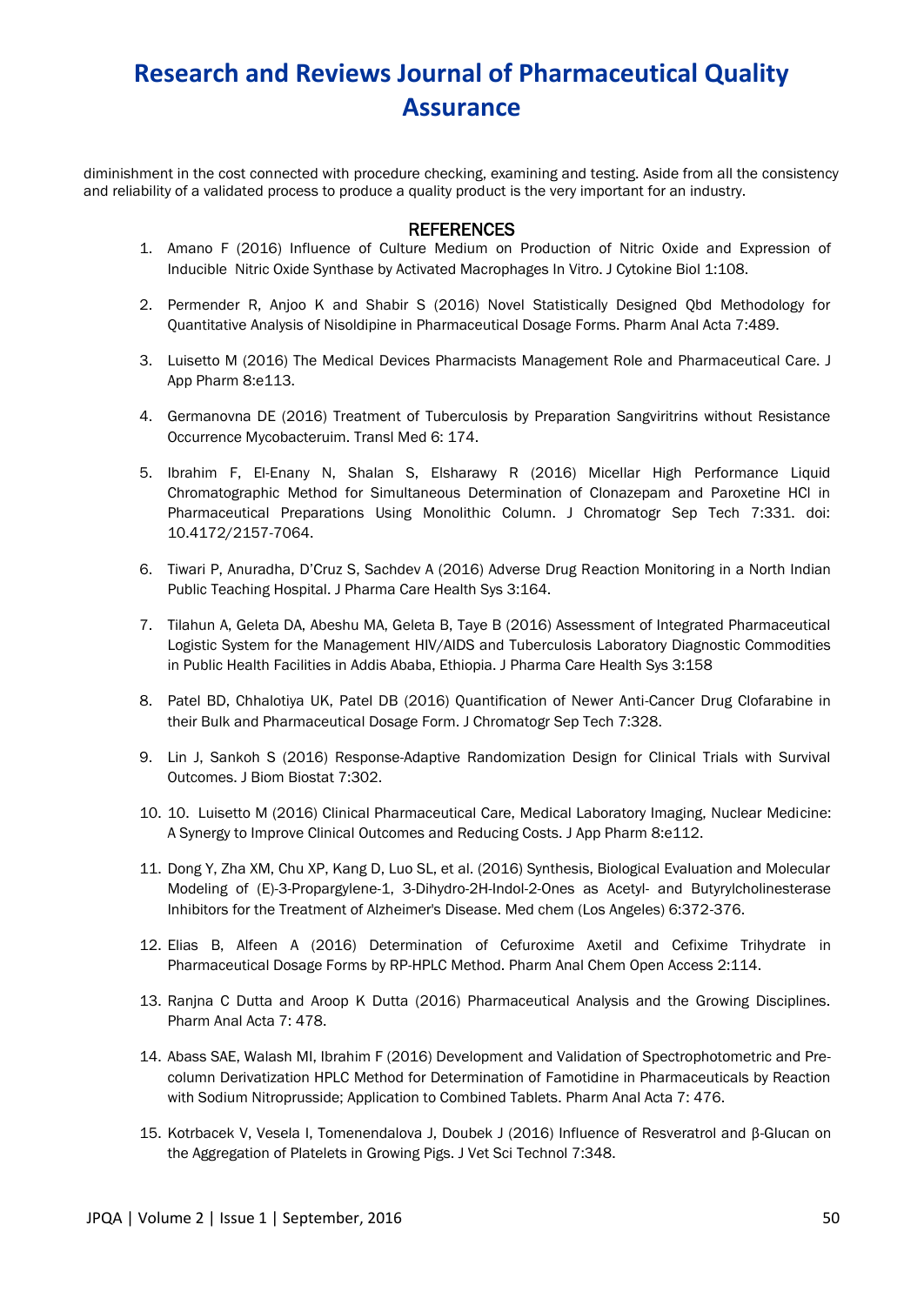- 16. Jyothi NU, Ali SF, Bollu M (2015) The Study of Use of Obsessive– Compulsive Drinking Scale, for Craving in Alcohol-Dependent Patients: Relationship to Alcoholism Severity. J Neurol Disord S2:003.
- 17. Razavi GSE (2016) Cancer Treatment in the Checkpoint Inhibitor Era. Immunome Res 12:e105.
- 18. Abedellah A, Noordin MI, Zaki, Abdellah Ali (2016) Pharmaceutical Good Manufacturing Practice Regulatory Affairs in Sudan:Continuous Debate between Regulatory Authority and Manufacturers. Pharmaceut Reg Affairs 5:166.
- 19. Heidari A (2016) Pharmaceutical and Analytical Chemistry Study of Cadmium Oxide (CdO) Nanoparticles Synthesis Methods and Properties as Anti- Cancer Drug and its Effect on Human Cancer Cells. Pharm Anal Chem Open Access 2:113.
- 20. Mutafova B, Mutafov S, Fernandes P, Berkov S (2016) Microbial Transformations of Plant Origin Compounds as a Step in Preparation of Highly Valuable Pharmaceuticals. J Drug Metab Toxicol 7:204.
- 21. Etissa E, Dechassa N, Alemayehu Y (2016) Estimation of Yield Response (Ky) and Validation of CropWat for Tomato under Different Irrigation Regimes . Irrigat Drainage Sys Eng 5:167.
- 22. Cesário C, Santos R, Pestana D, Pereira CP (2016) Medico-Legal Age Estimation in a Sub-adult Portuguese Population: Validation of Atlas Schour and Massler and London. J Civil Legal Sci 5:196.
- 23. Seema A, Jeeja P and Ashish J (2016) Development and Validation of HPLC Method for Estimation of Pregabalin in Bulk & Capsule Dosage Form. Pharm Anal Acta 7:492.
- 24. Babu MD, Babu SK, Kishore K (2016) Development and Validation of a GC-MS with SIM Method for the Determination of Trace Levels of Methane Sulfonyl Chloride as an Impurity in Itraconazole API. J Anal Bioanal Tech 7:316.
- 25. Ferber MJ, Peterson LM, Blommel JH, Fadra NM, Thomas BC, et al. (2016) Clinical Validation of a Next Generation Sequencing Panel Test for Hereditary Colorectal Cancer. J Med Diagn Meth 5:210.
- 26. Kaiser k, Shaunfield S, Clayman ML, Ruderman E, Cella D (2016) Content Validation of the Functional Assessment of Chronic Illness Therapy (FACIT)-Fatigue Scale in Moderately to Highly Active Rheumatoid Arthritis. Rheumatology (Sunnyvale) 6:193.
- 27. Liu C, Zhou J, Zhang Y, Zhu T, Wang R, et al. (2016) Validation of the Zebra-fish Pentylene Tetrazol Seizure Model: Behaviour Assay for Assessing Anti-Epileptic Drug Efficacy. Biochem Anal Biochem 5:270.
- 28. Li C, Li X, Li S, Weng Y, Wang K, et al. (2016) Development and Validation of a Method for Determination of Encapsulation Efficiency of CPT- 11/DSPE-mPEG2000 Nanoparticles. Med chem (Los Angeles) 6:345-348.
- 29. Han D, Zhang H, Tian B, Zhu Y, Zhang D, et al. (2016) Validation of EGOS-600 Near Infrared Spectroscopy to Measure Cerebral Oxygen Saturation by Comparing to NIRO-200nx In Vitro and In Vivo. J Clin Exp Cardiolog 7:440.
- 30. Arnoldi S, Roda G, Casagni E, Coceanig A, Dell'Acqua L, et al. (2016) Validation Study of Analysis of 1- Phenyl-2-Propanone in Illicit Methamphetamine Samples by Dynamic Headspace Gas Chromatography Mass Spectrometry. J Chromatogr Sep Tech 7:322.
- 31. 31. Babu MD, Babu SK, Kishore K (2016) Development and Validation of a GC-MS with SIM Method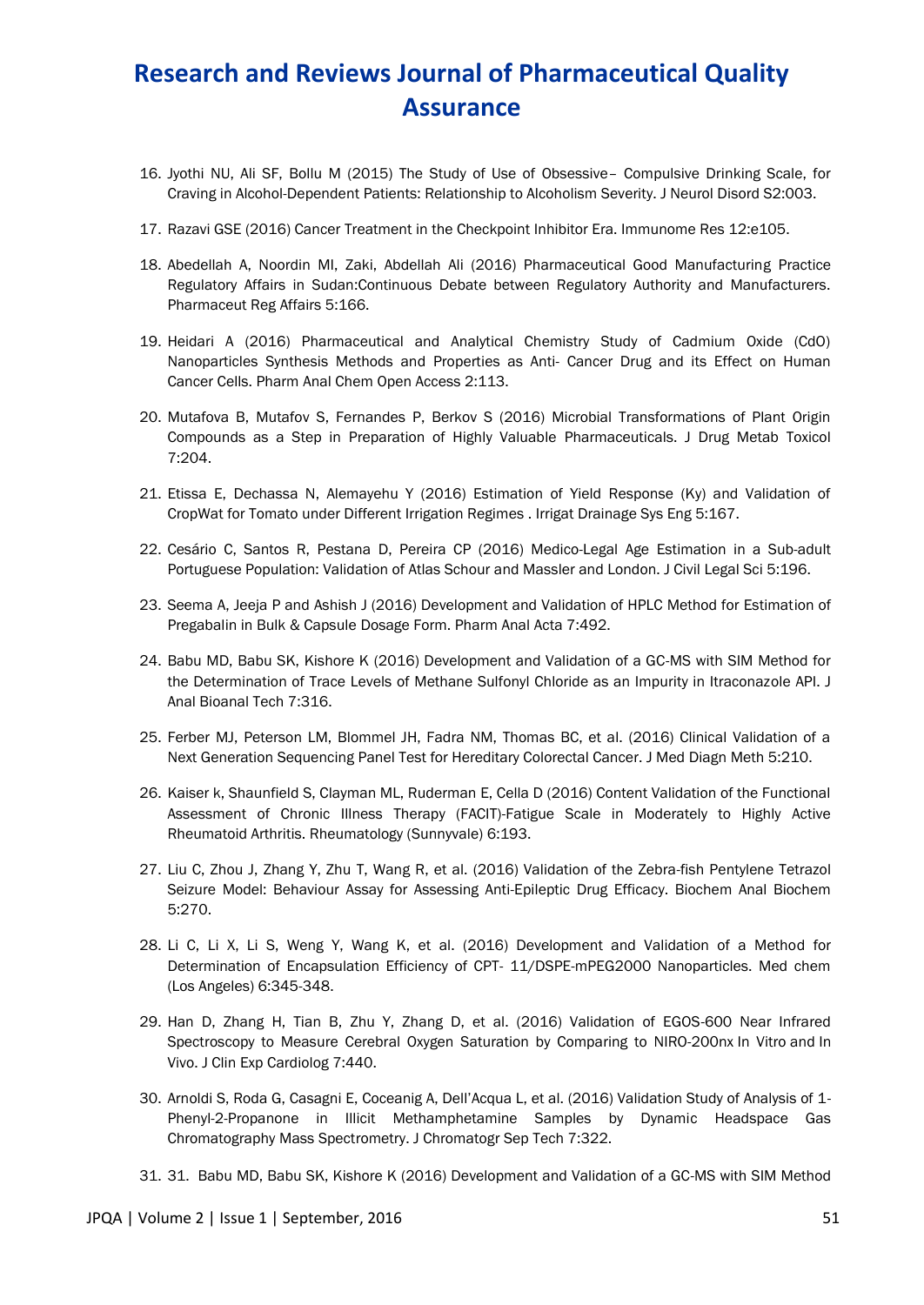for the Determination of Trace Levels of Methane Sulfonyl Chloride as an Impurity in Itraconazole API. J Anal Bioanal Tech 7:316.

- 32. Rossignol E, Sorrieul J, Beaussart H, Kieffer H, Folliard C, et al. (2016) Validation Study of UPLC Method for Determination of Morphine, Ropivacaïne and Ziconotide in Combination for Intrathecal Analgesia. J Anal Bioanal Tech 7:310.
- 33. Rani J, Saini M, Kumar S, Verma PK (2016) Synthesis, Biological Evaluation and Validation Studies of Novel 5-(Substituted Aldehyde)-2-imino-7-methyl-3-oxo-N-phenyl-1,2,3,5-tetrahydroimidazo[1,2 a]pyrimidine-6-carboxamide Scaffolds. Med chem (Los Angeles) 6:218-223.
- 34. Mulubwa M, Rheeders M, Du Plessis L, Grobler A, Viljoen M (2015) Development and Validation of High Performance Liquid Chromatography Tandem Mass Spectrometry (HPLC-MS/MS) Method for Determination of Tenofovir in Small Volumes of Human Plasma. J Chromatogr Sep Tech 6:300.
- 35. Sahoo BM (2015) Bioanalytical Method Development and Validation of Pharmaceutical Dosage form by LC-MS Technology. J App Pharm 8:e104.
- 36. Xavier B, Camponogara BL, Júnior CDAC, Perobelli RF, Walter ME, et al. (2015) Validation of the Chromogenic Bioassay for the Potency Assessment of Streptokinase in Biopharmaceutical Formulations. J Anal Bioanal Tech 6:287.
- 37. Patel P, Patel P, Giram P (2015) Bioanalytical Method Development and Validation for Latanoprost Quantification in Pharmaceutical Opthalmic Microemulsion Formulation by RP-HPLC. J Anal Bioanal Tech 6:284.
- 38. Ashutosh Kumar S, Debnath M, Seshagiri Rao JVLN, Gowri Sankar D (2015) New Validated Stablity Indicating Rp-Hplc Bioanalytical Method Development and Validation for Simultaneous Estimation of Hydrochlorothiazide, Ramipril and Losartan in Human Plasma by Using PDA Detector. Pharm Anal Acta 6:438.
- 39. Musirike MR, Hussain Reddy K, Mallu UR (2015) Development and Validation of Reverse Phase-Ultra Performance Liquid Chromatographic Method for Estimation of Related Substances in Febuxostat Drug Substance. Pharm Anal Acta 6:431.
- 40. Bhusnure OG, Mane JM, Gholve SB, Thonte SS, Giram PS, et al.(2015) Drug Target Screening and its Validation by Zebrafish as a Novel Tool. Pharm Anal Acta 6:426.
- 41. Seeman MV (2016) Exercise and Antipsychotic Drugs. J Pat Care 2:114.
- 42. Backus D (2016) People with Multiple Sclerosis (MS) Improve in Measures of Health and Function after Participation in a Communitybased Exercise Program. Int J Phys Med Rehabil 4:349.
- 43. Bajaj RR, Biswas A, Singh SM, Oh PI, Alter DA (2016) Safety Aspects of Implantable Cardioverter Defibrillators in Patients Participating in Exercise Therapy: A Systematic Review and Meta-Analysis. Int J Phys Med Rehabil 4: 344.
- 44. Tarini VAF, Kelencz CA, Zanuto R, Schimidt B (2016) Glycogen Persistence in Ultra Marathon Athletes after Six Hours of Exercise. J Yoga Phys Ther 6:248.
- 45. Medeiros JM, Rocklin T (2016) Manual Therapy, Therapeutic Exercise, and HipTrac for Patients with Hip Osteoarthritis: A Case Series. Physiother Rehabil 1:108.
- 46. Naumes J, Hafer-Macko C, Foidel S (2016) Exercise and Myasthenia Gravis: A Review of the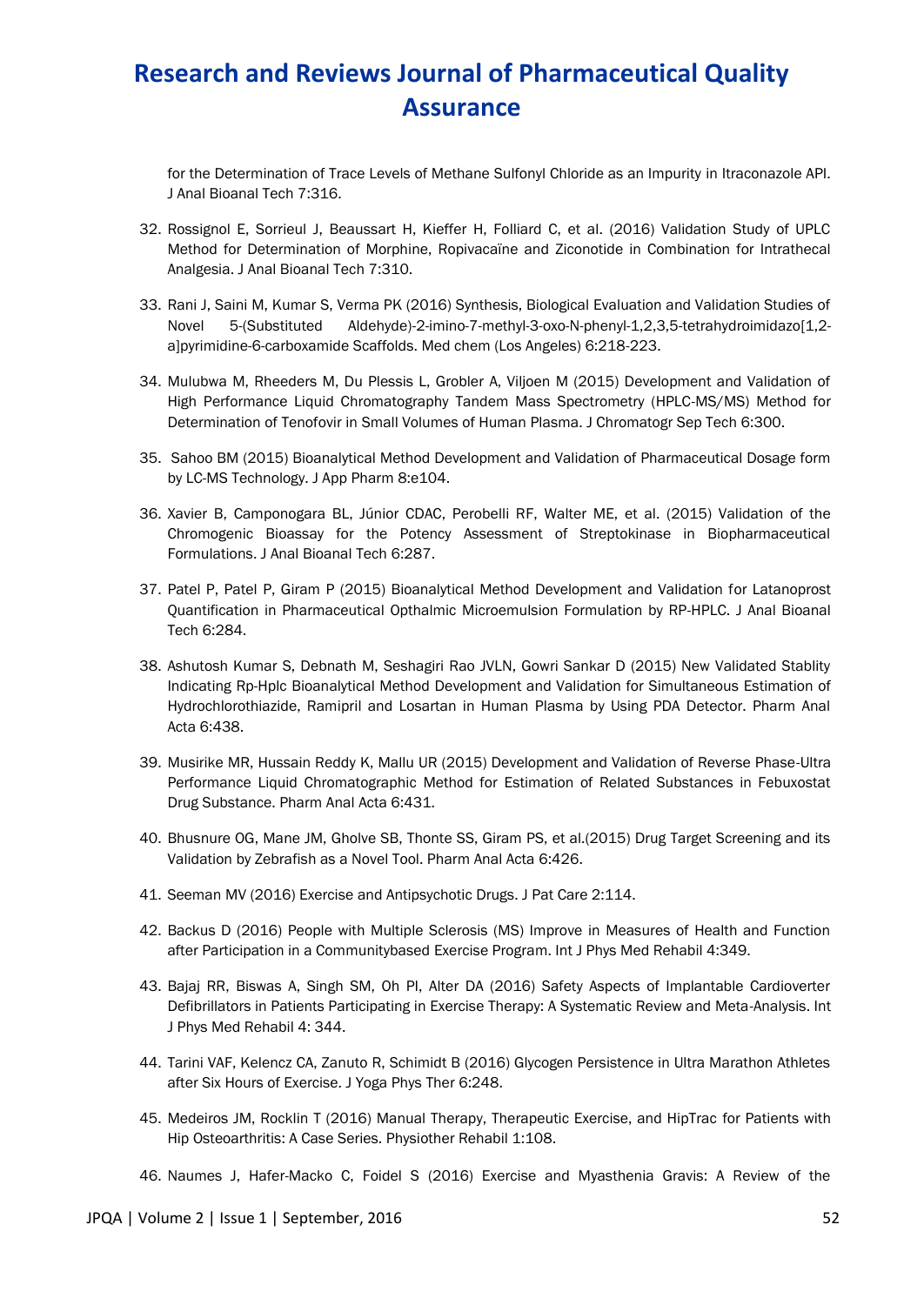Literature to Promote Safety, Engagement and Functioning. Int J Neurorehabilitation 3:218.

- 47. Young S (2016) Exercise Effects in Individuals with Autism Spectrum Disorder: A Short Review. Autism Open Access 6:180.
- 48. Lugo R, Dyer CB, Li Y (2016) Benefits of Exercise for the Prevention of Diseases in the Premature Aging. J Aging Sci 4: 154.
- 49. Singh P (2016) Effect of Inspiratory Muscle Training versus Breathing Exercise Training to Enhance the Sprint Performance and PiMax on Wheelchair Athletes with Spinal Cord Injury. J Spine 5:314.
- 50. Oh Y, Lee HS, Ryu JS (2016) The Efficacy of Lumbar Stabilization Exercise Combined with Transforaminal Epidural Steroid Injection for Lumbar Radiating Pain. Int J Phys Med Rehabil 4:341.
- 51. Sharp JR (1986) The Problems of Process Validation. Pharm J 1: 43-5.
- 52. Chow S (1997) Pharmaceutical Validation and Process Controls in Drug Development. Drug Inf J 1: 1195-201.
- 53. Committee on Specifications for Pharmaceutical Preparations (1992) Good Manufacturing Practices for Pharmaceutical Products. WHO Technical Report Series no. 82. Geneva: World Health Organization 14-79.
- 54. Validation of Compendia Methods (1995) United States Pharmacopoeia and National Formulary XVIII, Rockville, MD: The United States Pharmacopoeia Convention Inc 1612-1710.
- 55. Green JM (1996) A Practical Guide to Analytical Method Validation, Anal. Chem. News and Features 60: 305A-309A.
- 56. Harder SW (1984) The Validation of Cleaning Procedures. Pharm Technol 8: 29-34.
- 57. Jenkins KM, Vanderwielen AJ (1994) Cleaning Validation: An Overall Perspective. Pharm Technol18: 60-74.
- 58. Chapman GM, Amer G, Boyce C, Brower G, Green C,et al. (2000) Proposed Validation Standard VS1: Non-aseptic Pharmaceutical Processes. J Val Technol 6: 502-20.
- 59. LeBlane DA (1998) Establishing scientifically justified acceptance criteria for cleaning validation of finished drug product. Pharm Technol 23: 136-48.
- 60. Nash RA (1966) Process Validation of a 17-Year retrospective study of solid dosage forms. Drug Dev Ind Pharm 22: 25-34.
- 61. Patel RC, Bhuva CK, singh RP, Dadhich A, Sharma A- Pharmaceutical Process Validation, Pharmatutor – ART – 1053.
- 62. FDA Guidance Update(2009) Process Validation: General Principles and Practices; version 01.
- 63. Guidelines for Process Validation of Pharmaceutical Dosage Form (1992) Saudi Food & Drug Authority; Version 2.
- 64. Guide to Inspections of Oral Solid Dosage Forms pre/post Approval Issue for Development and Validation 2010.

65. Validation Master Plan Installation and Operational Qualification – Pharmaceutical Inspection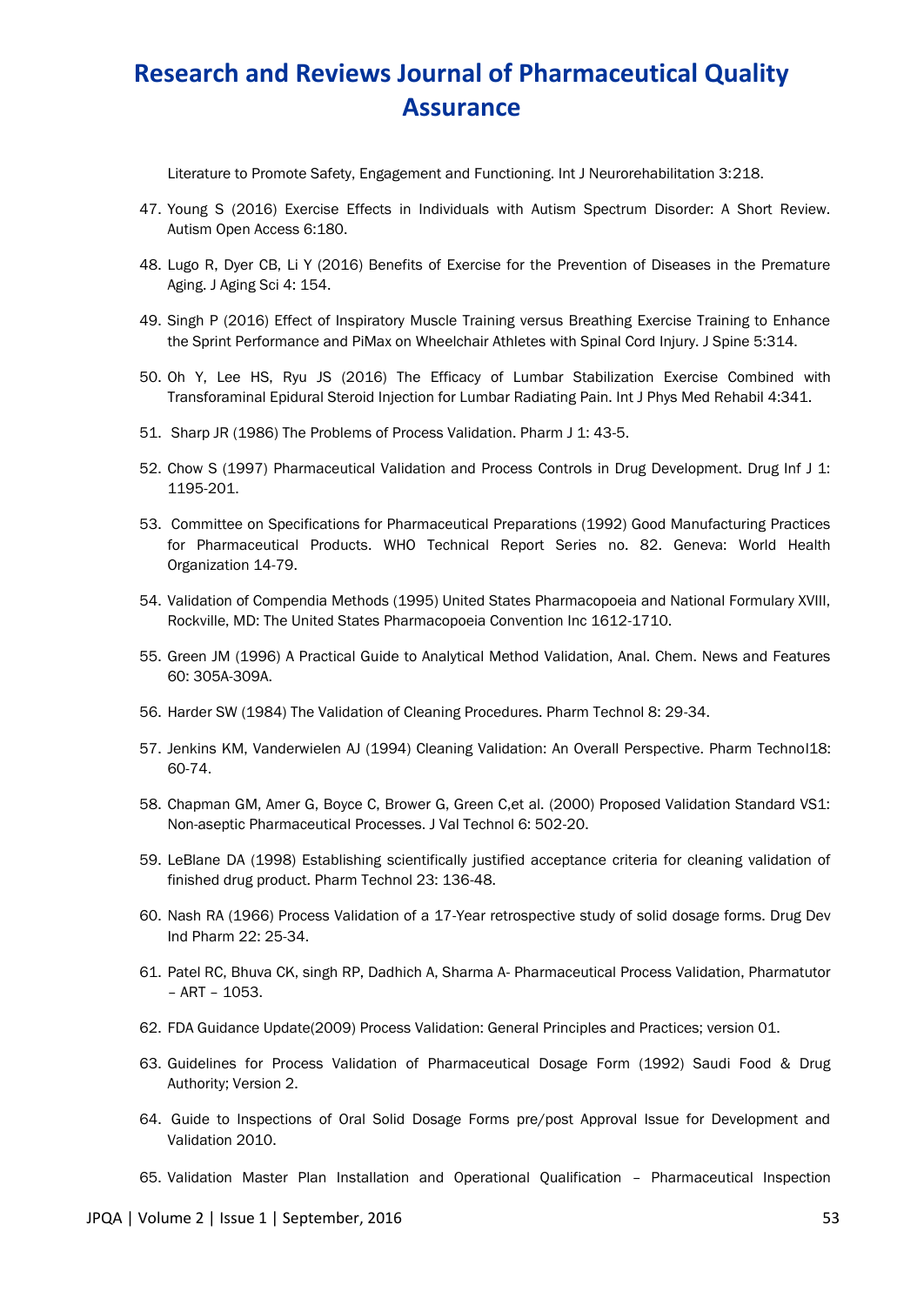Convention; Pharmaceutical Inspection Co-Operation Scheme 2004.

- 66. Kathiresan K, Moorthi C, Prathyusha Y, Gade BR, Reddy BK, et al. (2010) An overview of pharmaceutical validation; Research Journal of Pharmaceutical, Biological and Chemical Sciences 1: 1026.
- 67. Chaitanyakumar G, Rout RP, Ramtake S,Bhattacharya S,(2005) Process Validation, The Indian Pharmacist 14-19.
- 68. Nikam Umed A, Jadhav Abhijit V, Salunkhe VR, Magdum CS (2013) An Overview of Pharmaceutical Process Validation of Solid Dosage Form Current Pharma Research 3: 824-835.
- 69. Banji (2010) Industrial Process Validation of Solid Dosage Forms–An Overview International Journal of Pharmaceutical Sciences Review and Research 3(2): 56-61.
- 70. Akers, J. "Simplifying and improving Process Validation", Journal of Parenteral Science and Technology, 2009; 47(6): 281–284.
- 71. Robert A Nash and Alfred H, Pharmaceutical Process Validation, 2003; 129: 159-180.
- 72. Elsie Jatto, Augustine O, "An Overview of pharmaceutical Validation and Process Controls in Drug Development", Tropical journal of Pharmaceutical Research, 2002; 1(2): 115-122.
- 73. S. B. Bagade, S. P. Narkhede, D. S. Nikam, and C. K. Sachde, "Development and validation of UV-Spectrophotometric method for determination of Quetiapine fumarate in two different dose tablets," International Journal of ChemTech Research, vol. 1, no. 4, pp. 898–904, 2009.
- 74. V. G. Prasanth, S. C. Eapan, S. V. Kutti, and T. S. Jyothi, "Development and validation of Quetiapine fumarate in pure and pharmaceutical formulation by UV-Spectrophotometric method," Der Pharmacia Sinica, vol. 2, no. 6, pp. 52–58, 2011.
- 75. Paruchuri R, Trivedi S, Pavuluri G, Prasanthi B and Kumar S. Process Validation of Finasteride Tablets. International Journal of Pharmaceutical, Chemical and Biological Sciences, 2012; 2(1): 11- 28.
- 76. Nash RA, Wachter HA. Pharmaceutical Process Validation. Third Edition, Marcel Dekker Inc., New York: 2003, 159-80.
- 77. Armbruster D, Feldsien T. Applying HACCP to Pharmaceutical Process Validation Pharmaceutical Technology. October 2000; 24(10):170 -178.
- 78. Sharma A, Saini S. Process Validation of Solid Dosage Form: A Review. International Journal of Research in Pharmacy and Science, 2013; 3(2):12-30.
- 79. Herbert A. Lieberman, Leon Lachman, Joseph B. Schwartz, Pharmaceutical Dosage Forms Tablets. Second edition, volume 3. Marcel Dekker. Inc, New York, 1990, 417-447.
- 80. Thaduvai R, Rao BS.S, Jeybaskaran M. Process Validation of Pantoprazole 40mg Tablets. The Pharma Innovation, 2012; 1: 47-62.
- 81. Parida R. Overview of Pharmaceutical Validation and Process Controls in Drug Development. Pelagia Research Library, 2010; 1(1): 11-19.
- 82. Kaur G, Rana AC, Bala R, Seth N. An Overview: The Role of Process Validation in Pharmaceutical